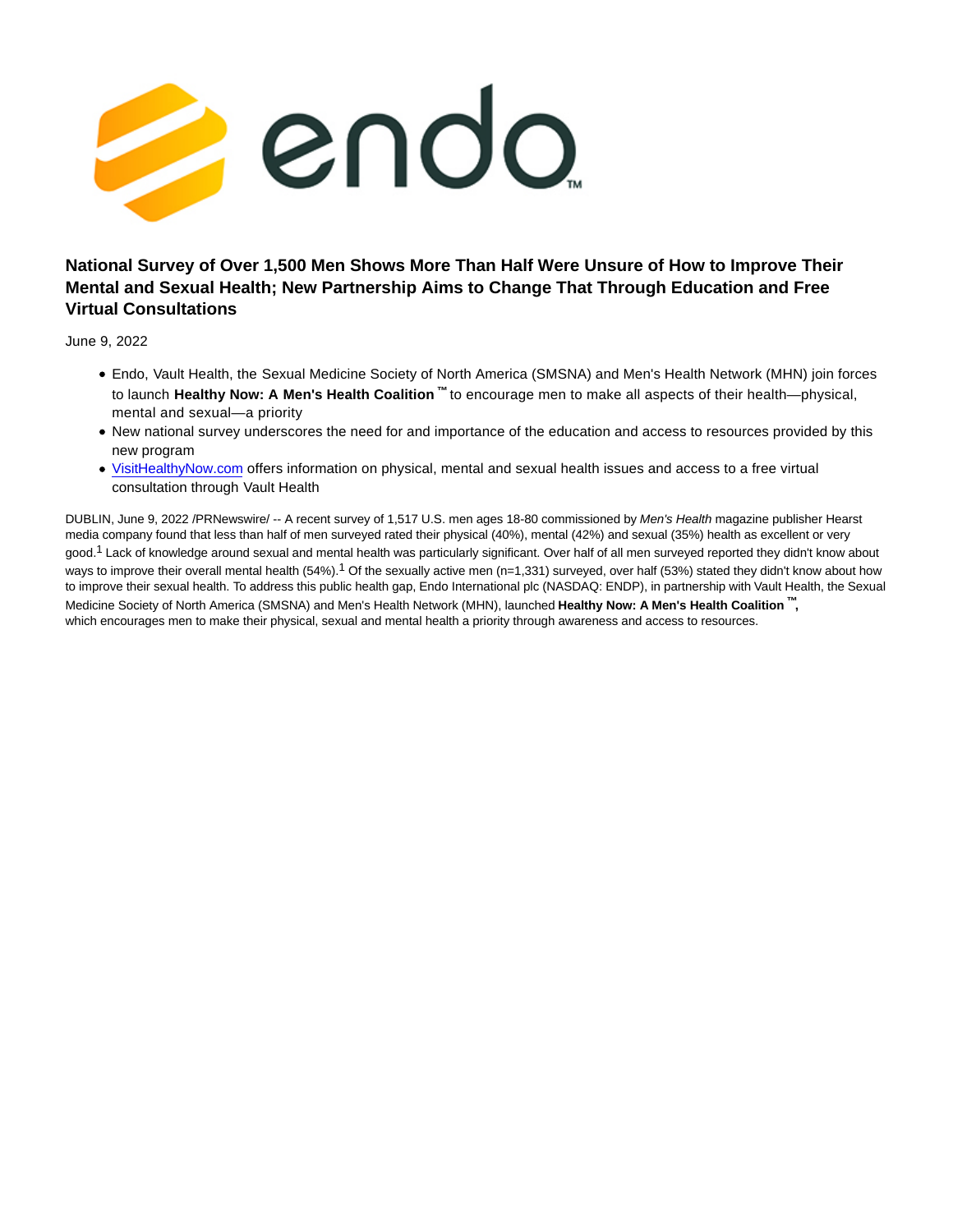

The Healthy Now website[, www.VisitHealthyNow.com,](https://c212.net/c/link/?t=0&l=en&o=3562284-1&h=1010163741&u=http%3A%2F%2Fwww.visithealthynow.com%2F&a=www.VisitHealthyNow.com) provides educational information about men's health conditions, guidance on how men should take care of themselves as they age and access to a free virtual consultation through Vault Health's secure portal—all from the privacy and comfort of their home.

The Healthy Now partners believe that providing health education and access to a healthcare provider is one solution to motivating men to prioritize their health. The Hearst survey supports that notion: 73% of all surveyed men wanted access to information on medical conditions that might affect them, and of the surveyed men who tried telemedicine in the last two years (n=788), 50% preferred the convenience of a virtual appointment to an in-person doctor's office visit.<sup>1</sup> Additionally, while most men surveyed had health insurance (89%),<sup>1</sup> high healthcare-related costs or lack of coverage have led to approximately two-thirds of men ages 18-34 (69%) and half of men ages 35 and older (51%) to take actions that could potentially negatively impact their health, including ignoring symptoms they hope will go away and postponing or cancelling/skipping a doctor appointment.<sup>1</sup>

"The tendency among men to ignore symptoms due to healthcare costs could leave them vulnerable to illnesses later in life or a worsening of chronic conditions," said Ravi Tayi, MD, MPH, Chief Medical Officer for Endo. "Endo strives to be a force for good, and through Healthy Now, we want to help change these concerning statistics by encouraging men to take charge of their own health."

#### **Free Virtual Consultation**

At [www.VisitHealthyNow.com,](https://c212.net/c/link/?t=0&l=en&o=3562284-1&h=1010163741&u=http%3A%2F%2Fwww.visithealthynow.com%2F&a=www.VisitHealthyNow.com) men can sign up for a free 15-minute virtual consultation through Vault Health's secure portal. During the consultation, a Vault Health representative can provide an initial health evaluation and help determine if a follow-up appointment with a healthcare provider is needed.

The initial 15-minute appointment is completely free for men, regardless of their healthcare insurance status. Following the free consultation, Vault Health will help determine the appropriate next steps and can help explore options for payment/reimbursement if they continue care through Vault Health.

"The COVID-19 pandemic increased many men's apprehension about going to a doctor's office or an urgent care center. By offering them a free initial virtual consultation through Healthy Now, we hope to bridge this gap," said Alex Pastuszak, MD, PhD, President of Clinical Care and Chief Clinical Officer at Vault Health. "We believe the convenience of a virtual appointment, in the privacy and comfort of their own home, will help men take that first step in getting the help they need."

#### **Additional Survey Results**

Among men surveyed who have been sexually active (n=1,331):

- More than half (69%) said they were open to advice on ways to have a healthier and better sex life.<sup>1</sup>
- $\bullet$  More than one-quarter (27%) would rather "get a root canal" than talk about a sexual health issue.<sup>1</sup>
- While two-thirds (66%) said it was important to regularly do a "below-the-belt" self-exam, 47% said they didn't have a clue